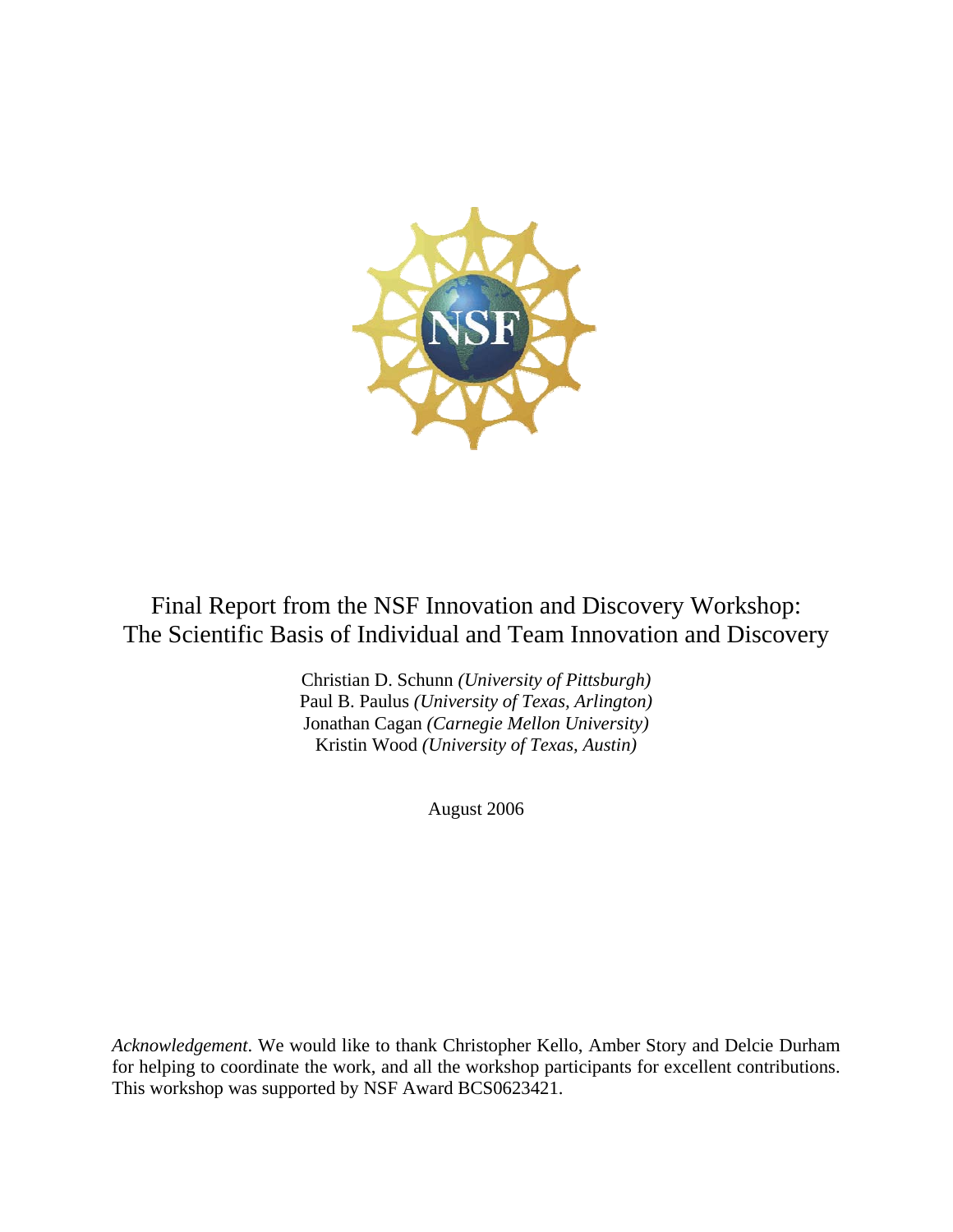# **Table of Contents**

| NEEDED: A PSYCHOLOGICAL SCIENCE OF INDIVIDUAL AND TEAM INNOVATION AND DISCOVERY 5 |  |
|-----------------------------------------------------------------------------------|--|
|                                                                                   |  |
|                                                                                   |  |
|                                                                                   |  |
|                                                                                   |  |
|                                                                                   |  |
|                                                                                   |  |
| STRONG POTENTIAL AREAS OF MULTI, INTER, AND TRANSDISCIPLINARY COLLABORATION 14    |  |
|                                                                                   |  |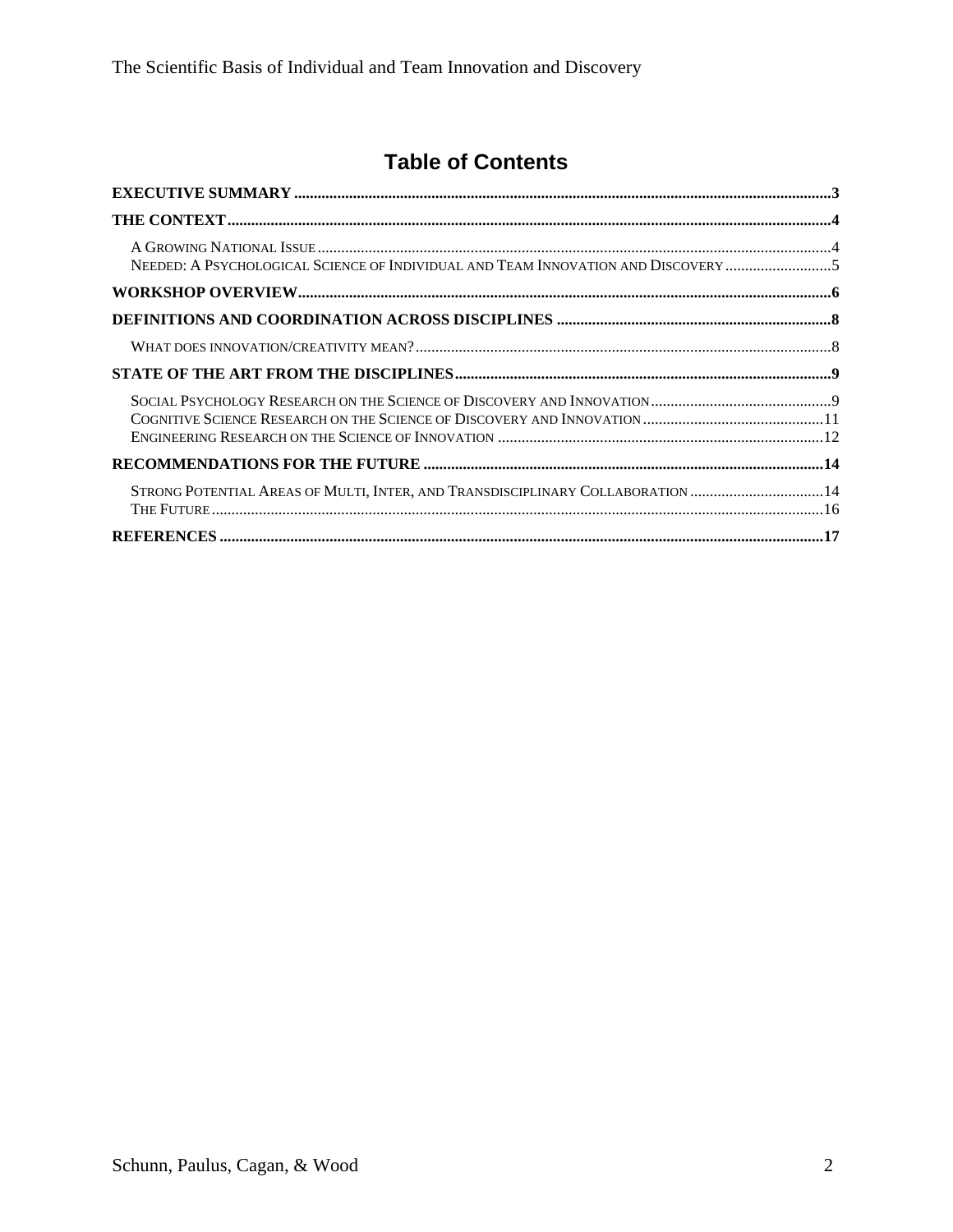### **Executive Summary**

<span id="page-2-0"></span>A critical component of the future of the American economy is the ability for U.S. companies to be innovative, consistently and efficiently, in their approach to product and service development and to be able to benefit from a steady stream of new scientific discoveries. The National Science Foundation has the opportunity to play a key role in the support of this approach by funding fundamental research in the science of innovation and discovery. The interface between cognitive psychology, social psychology and engineering provides a natural and as yet minimally explored environment to deeply understand the theory, processes and mechanisms of innovation and their influence on the design, creation, and discovery processes.

On May 17 and 18, 2006, key individuals currently researching the process of innovation and discovery held a workshop. This workshop allowed these individuals to present state-of-the-art research findings, breakout into cross-disciplinary working groups, and explore critical areas of near-term and long-term research in this area. This NSF report communicates the findings of this workshop. In particular, five "umbrella" research areas are identified as critical pathways in helping the U.S. lead in the process of innovation:

- studies that expand understanding of the cognitive mechanisms of innovation/creativity and the ways in which strategies and external tools influence these cognitive mechanisms;
- computational modeling and agents simulations of innovation/creativity that allow for theoretical development across levels of individual, group, and organizational analysis;
- empirical studies and computational models that explore the temporal dynamics of individual and group factors on creativity/innovation;
- interdisciplinary programs of research that coordinate psychology laboratory and design engineering experiments; and
- empirical studies that unpack cognitive and social/motivational factors of group cognition in more realistic group settings: horizontally integrated across disciplines, vertically integrated (with leaders), and evolving group structure over long time periods.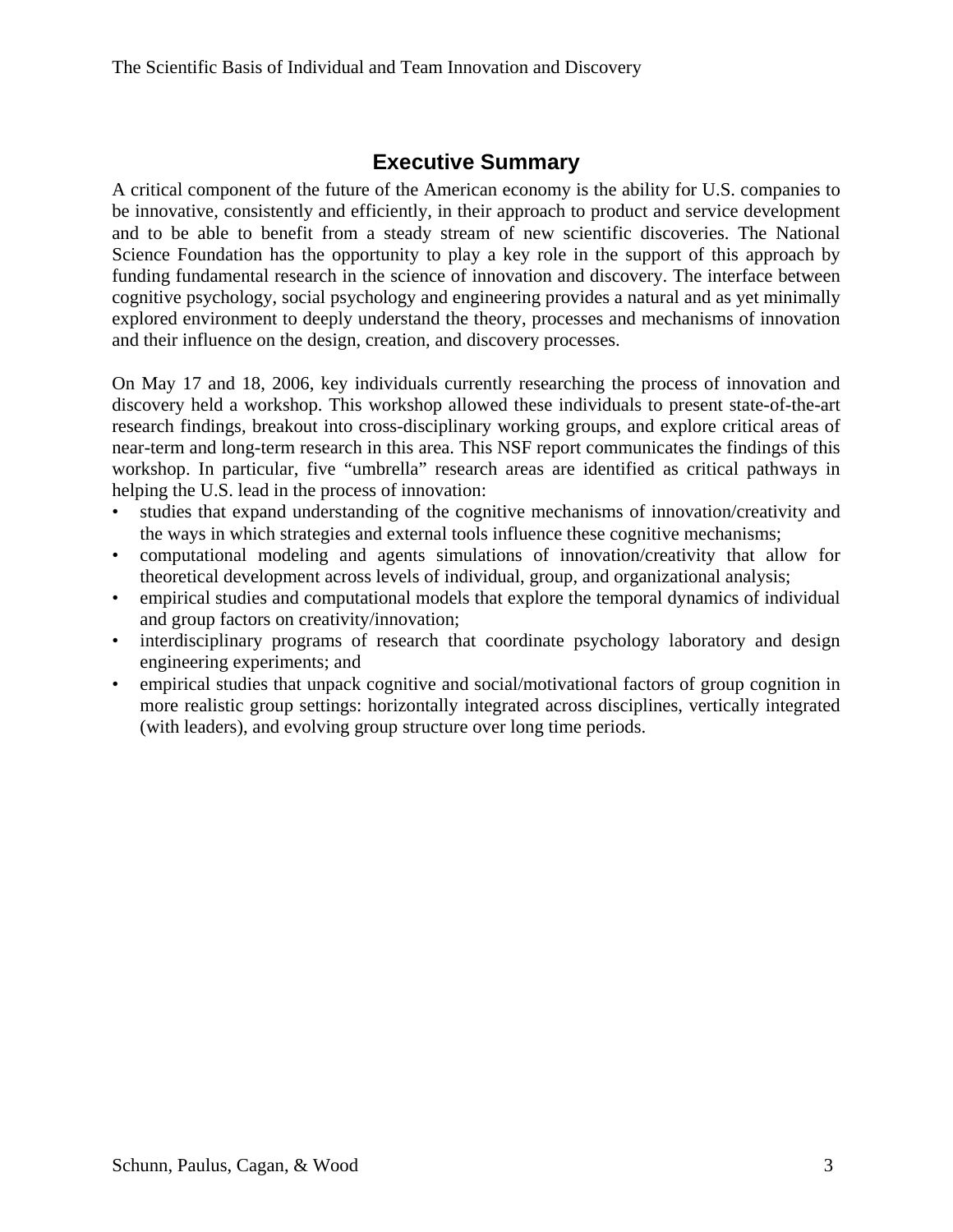## **The Context**

#### <span id="page-3-0"></span>**A Growing National Issue**

Understanding the psychological foundations of individual and team innovative engineering design has taken on new urgency. A National Science Foundation-commissioned report from the National Academy of Engineering warned: "Leadership in innovation is essential to U.S. prosperity and security. In a global, knowledge-driven economy, technological innovation, the transformation of new knowledge into products, processes, and services, is critical to competitiveness, long-term productivity growth, and the generation of wealth. U.S. leadership in technological innovation seems certain to be seriously eroded unless current trends are reversed." [1] A second NSF-commissioned study by the American Society of Engineering Education concurs, "U.S. engineers lead the world in innovation," but "this great national resource is at serious risk because America has an engineering deficit." [2] It is difficult to overemphasize the economic importance of innovative design. Sixty-five percent of total revenues for technologybased companies have come from products that are less than five years old. [3] Cross-national studies show a high correlation between patents per million and a nation's standard of living. [4] The Design Council (U.K.) found that companies known for innovative design outperformed the average Financial Times Stock Exchange Index by 200 percent from 1994 to 2003. [5] A recent research study found that the top 25 companies with patents most often cited by papers as well as other patents far outperformed the Standard & Poor's 500 from 1990 to 2003. [6]

These findings are compounded by the fact that an increased global competition is clearly threatening the U.S. economy and undercutting its competitive advantage, as indicated by the following facts:

- In 1963, the U.S. filed more than 81 percent of the world's patents. Since that time, other countries — particularly Japan, China, South Korea, and India — have made substantial gains, filing more than 52 percent of world patents in 2001. [7]
- Asia is forecast to have 90 percent of all practicing engineers by 2010. [7]
- The U.S. will graduate 60,000 engineers in 2005, while China is forecast to graduate nearly 500,000 engineers. [8] (China's own estimates are 800,000. [9])
- U.S. college graduation rates increased by 26 percent from 1985 to 2000, while graduation rates for engineers decreased by 23 percent during the same period. [10]
- In some countries, 10-20 percent of the engineering curriculum is devoted to design. By contrast, in most U.S. engineering schools, design makes up only 5-7 percent of the curriculum and innovative design even less. [11]

A similar story could be told regarding the U.S. and science. Currently, the U.S. has a large percentage of the scientists in the world. But the graduation of new scientists in the U.S. is shrinking whereas it is growing at large rates in China and India. Moreover, recent data show a drop in foreign enrollment and graduates in the U.S., as students from India and China, which produces a fifth of the world's supply of Ph.D. graduates in science and engineering, increasingly find educational opportunities in other OECD countries, such as Australia and the UK.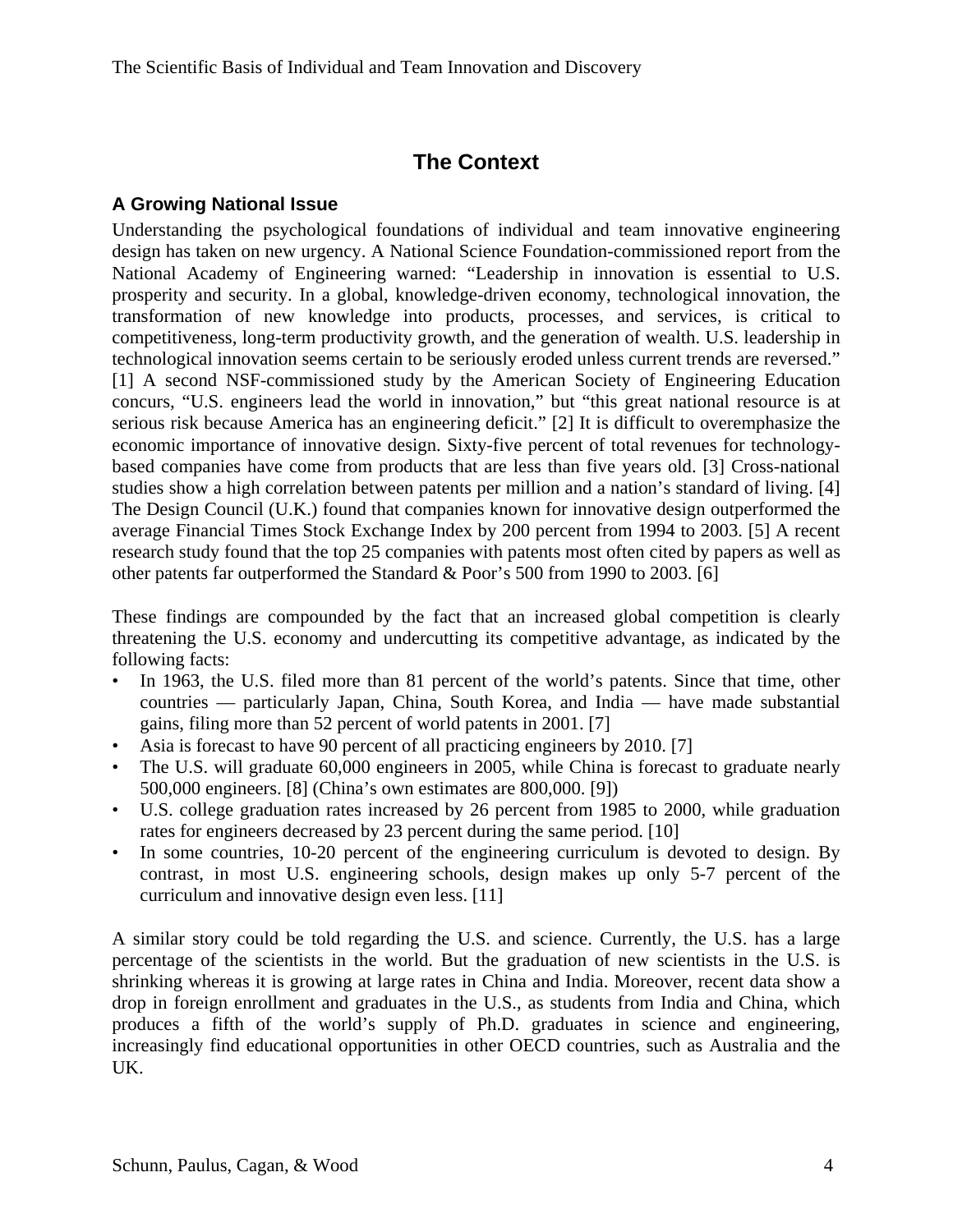<span id="page-4-0"></span>We need to become more efficient and effective in our efforts to innovate. Dr. Arden Bement, Director of the NSF, highlighted these concerns in the NSF FY 2007 Budget Request to Congress: "Our nation's future depends more and more on the quality of our new ideas, the vitality of our science and engineering workforce, and the innovative use of new knowledge generated through our research and education enterprise." (p. 1).

#### **Needed: A Psychological Science of Individual and Team Innovation and Discovery**

In order to work towards a long-term solution to these crises in science and engineering in these days of shrinking budgets and strong competition for government funding, the scientific basis of our knowledge of the factors underlying innovation and scientific discovery needs to be strengthened. Without understanding the mechanism of innovation and discovery, attempts to change the environment that supports innovation and discovery (e.g., tools and training) are haphazard and unlikely to be generally effective.

Scientific discovery and innovative engineering design are complex cognitive, social, and sociological acts and have been studied at many different levels. The history, sociology, and philosophy of science and technology are thriving entities, with large conferences and highly competitive journals. Researchers in these disciplines are making important contributions to our understanding of the larger scale levels of discovery and innovation.

By contrast, much less is known about the cognitive and social psychological levels of innovation. The psychology of science is a small field historically, and has few members currently. The area has no journals and no conferences. The psychology of design is a more recent development and overall a smaller field still. Thus, we do not yet know whether design innovation and scientific discovery are psychologically the same entity (e.g., forms of complex creativity influenced by heuristic search and analogical insights) or psychologically different entities (e.g., primarily analytic reasoning vs. primarily synthetic reasoning).

There are several likely factors underlying this state of affairs. Psychology tends to analyze simple tasks that can be studied in laboratory settings over short time periods. By contrast, scientific discovery and engineering innovation are very complex tasks that are difficult to study in the lab, and usually unfold over relatively long periods of time. The psychology focus on simple tasks was likely exacerbated by a move towards neuro-scientific understandings of behavior, which place greater emphasis on simpler tasks studied in laboratory contexts.

Another factor in the case of engineering is that psychology has more in common with other sciences than it does with engineering. Cognitive and social psychologists, chemists, biologists, and physicists share a core element: using variations of a scientific method whose goal is to produce general knowledge about how the natural world functions. While psychologists carry out some design (of theories, of experiments, and perhaps of code or instruments), they have little formal training in design as a general process. A cognitive or social psychologist is highly likely to have taken courses in biology, chemistry, and physics, but not engineering, and therefore they have little understanding of what engineers do. Thus, there is a large knowledge gap that must be overcome for psychologists to study engineering innovation.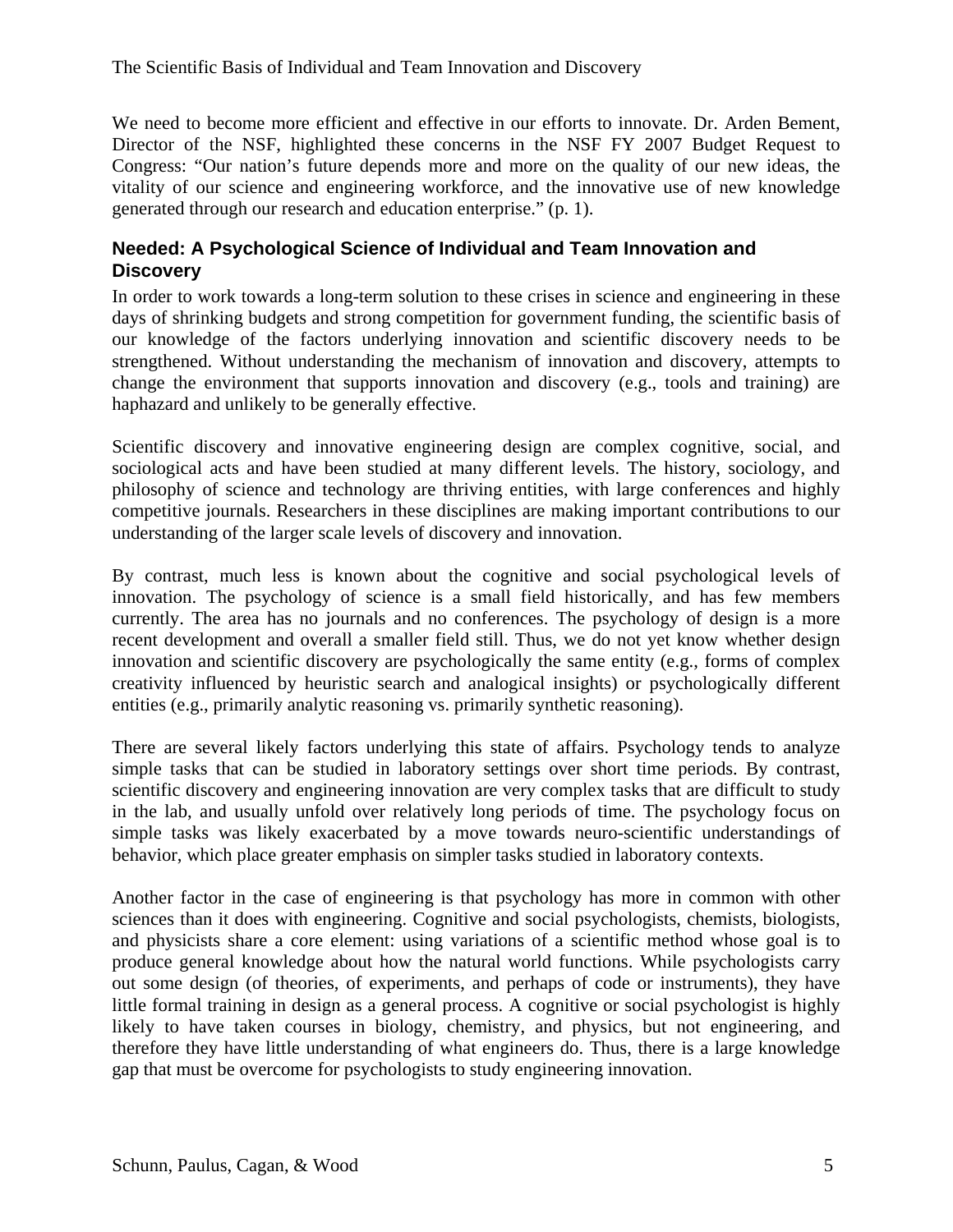<span id="page-5-0"></span>A solution to such knowledge gaps is to create interdisciplinary partnerships. The typical funding structure at NSF of single PI grants makes it difficult to support such interdisciplinary partnerships. Yet, the psychological science of individual and team innovation and discovery is critical to the advancement of the U.S. economy. Such a science will provide for the methods, environments and tools (including computational tools) to enable more consistent, effective and efficient innovation in products and services. It will also provide a framework for training the U.S. workforce to be innovators, using the processes, methods, tools and environments that compose the framework.

### **Workshop Overview**

To better direct its support of innovation and discovery, the U.S. National Science Foundation has an opportunity to fund research that improves our understanding of the factors (including cognitive and social psychological) that improve or increase innovation and discovery. To know how those funds should be profitably directed, a workshop was sponsored with the task of understanding the state-of-the-art and providing a vision for critical future research directions.

Such a workshop was conducted on May  $17<sup>th</sup>$  and  $18<sup>th</sup>$ , 2006. The workshop took place at NSF, to allow for maximal input and impact on NSF employees, providing further timely information with the emergence of this new funding direction. The workshop was lead by researchers from cognitive science (Christian Schunn), social psychology (Paul Paulus) and engineering (Jonathan Cagan and Kristin Wood).

The workshop included 24 researchers who represent the current state-of-the-art in the psychology of science and engineering. Approximately one-third came from cognitive science, one-third from social psychology and one-third from engineering. The researchers presented their recent contributions in this area in the form of short talks, and considerable time was left for post-presentation discussions and breakout sessions after each cluster of talks with focal questions, moving towards the large open questions that should be addressed next. Table 1 summarizes the presenters and their presentation titles for the workshop.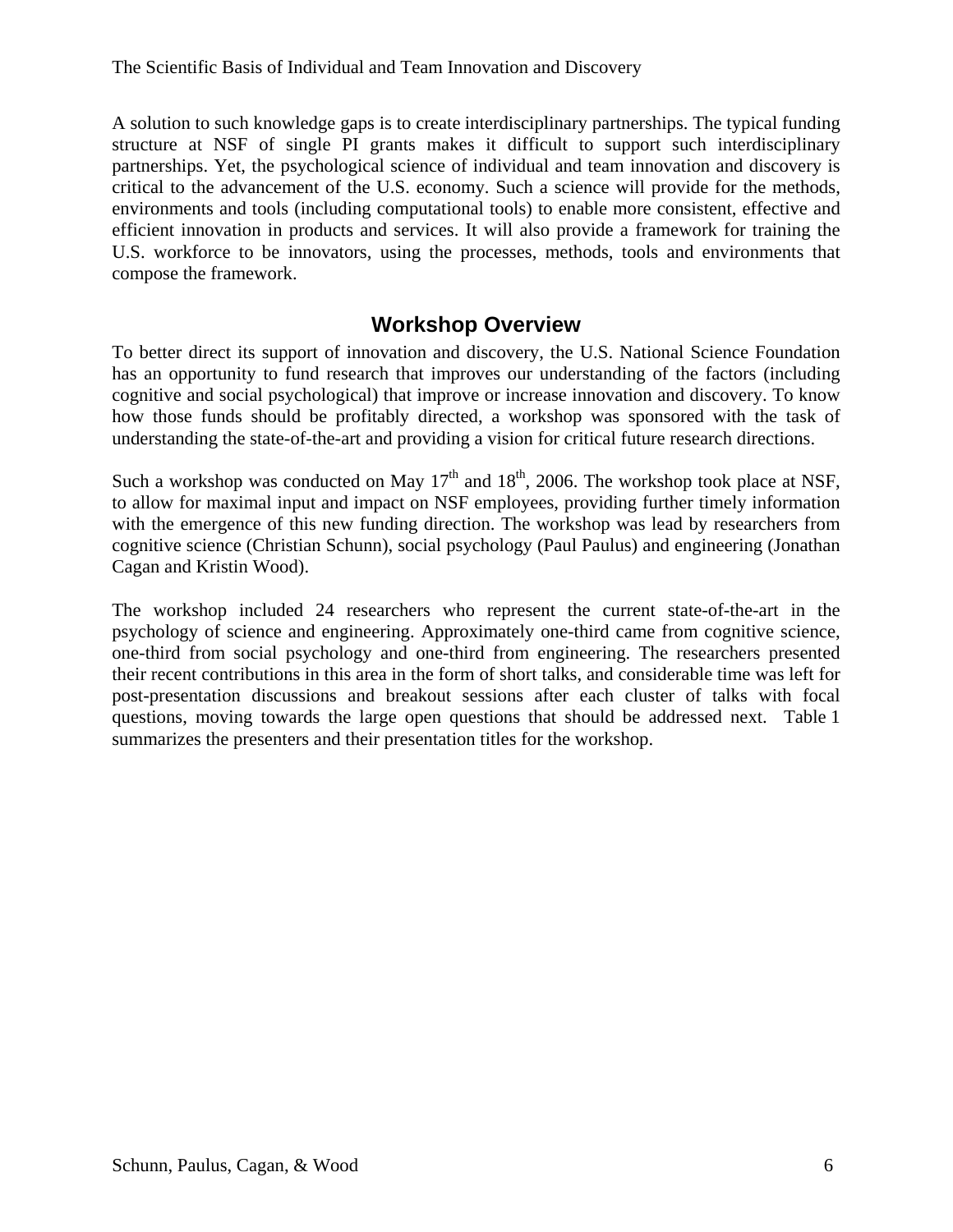| <b>Speaker</b>                       | Area        | <b>Title</b>                                                                                           |
|--------------------------------------|-------------|--------------------------------------------------------------------------------------------------------|
| <b>Steve Smith</b>                   | Cognitive   | Alignment of Research on Creative Cognition Across Levels of                                           |
| Texas A&M                            |             | Complexity and Ecological Validity                                                                     |
| Art Markman                          |             |                                                                                                        |
| UT-Austin                            |             | Tools for Moving Beyond Incremental Innovation                                                         |
| Jeremy Gray                          |             | Cognitive Neuroscience of Discovery and Innovation: An Example                                         |
| Yale                                 |             | Research Strategy into Cross-Domain Analogical Reasoning                                               |
| Gary Bradshaw                        |             | Edison's Bright Idea: Mental Models, Heuristics, Strategies of                                         |
| Mississippi State                    |             | Invention, and the Electric Light                                                                      |
| Ken Kotovsky                         |             | Sources of Insights in Engineering Design                                                              |
| Carnegie Mellon                      |             |                                                                                                        |
| Ashok Goel                           |             | Exploring Design Innovation: The AI Method and Some Results                                            |
| Georgia Tech                         |             |                                                                                                        |
| Christian Schunn                     |             | The Role of Artifacts on Analogy in Innovative Design                                                  |
| Pitt                                 |             |                                                                                                        |
| <b>Nancy Nersessian</b>              |             | Interdisciplinarity on the Benchtop: Model-Based Reasoning in                                          |
| Georgia Tech                         |             | Bio-Science and Engineering Research Laboratories                                                      |
| <b>Tory Higgins</b>                  |             | Creativity Differences in Promotion Versus Prevention Regulatory                                       |
| Columbia                             |             | <b>States</b>                                                                                          |
| John Levine                          |             | Innovation in Task Groups: Newcomers as Change Agents                                                  |
| Pitt                                 |             |                                                                                                        |
| Mihaly Csikszentmihalyi              |             | On the Phenomenology of Discovery                                                                      |
| Claremont                            |             |                                                                                                        |
| Keith Sawyer                         | Social      | Inside the Black Box of Collaborative Creativity                                                       |
| WUSTL                                |             |                                                                                                        |
| Linda Argote                         |             | Transferring Innovations across Groups in Organizations:<br>Evidence from the Field and the Laboratory |
| Carnegie Mellon                      |             |                                                                                                        |
| Paul Paulus                          |             | Enhancing Group Creativity-The Effects of Training, Diversity,<br>and Attitudes Toward Diversity       |
| <b>UT-Arlington</b><br>Vincent Brown |             | Some Speculations on Facilitating Creative Idea Generation in                                          |
|                                      |             | Groups and Individuals: Cognitive Underpinnings                                                        |
| Hofstra<br>Kris Wood                 |             | Empirical Studies of Collaborative and Analogical Product Design:                                      |
| UT-Austin                            |             | Implications on Innovation and Discovery                                                               |
| Jon Cagan                            |             |                                                                                                        |
| Carnegie Mellon                      |             | Cognitively-Inspired Computational Design Methods                                                      |
| Panos Papalambros                    |             | Observations on Creativity and Innovation in Student Design                                            |
| U. of Michigan                       |             | <b>Project Teams</b>                                                                                   |
| Maria Yang                           |             | A Study of Prototypes, Design Activity, and Design Outcome: A                                          |
| <b>USC</b>                           | Engineering | Design Data Analysis Approach                                                                          |
| Dan Frey                             |             | The Role of Experimentation in Individual and Team Innovation                                          |
| <b>MIT</b>                           |             | and Discovery: Possible Forms of its Scientific Foundations                                            |
| Larry Leifer                         |             |                                                                                                        |
| Stanford                             |             | Surprise and Delight: Design-Thinking in Practice and Theory                                           |
| Jami Shah                            |             | What We Have Learned from Empirical Studies of Design Ideation                                         |
| ASU                                  |             | <b>Methods</b>                                                                                         |

Table 1. Presenters, Research Areas and Presentation Titles.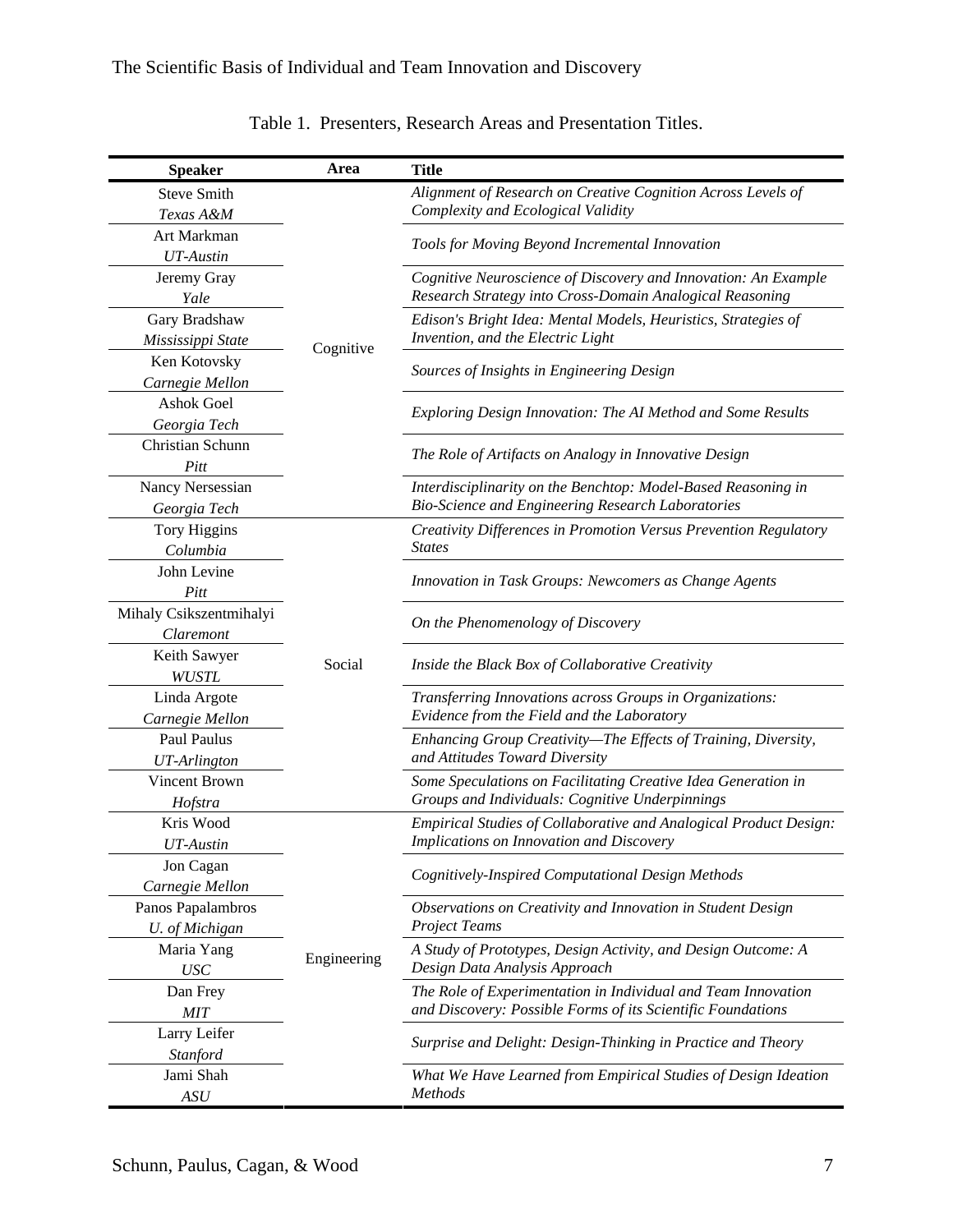### **Definitions and Coordination Across Disciplines**

#### <span id="page-7-0"></span>**What does innovation/creativity mean?**

An interdisciplinary analysis often stumbles over disciplinary confusion and conflict over definitions of core terms, which fundamentally frame the research and conclusions, but also tend to be elusive and abstract. There cannot be productive interdisciplinary collaborations without developing a common understanding of the core constructs.

A number of analogies, documented historical cases, contemporary research, and key words lead us to definitions of innovation and creativity. Creativity involves the introduction of new variables, significant leaps, and novel connections. A subset of creativity, innovation, involves the creation of a new idea but also involves its implementation, adoption, and transfer. Innovation and discovery transform insight and technology into novel products, processes, and services that create value for stakeholders and society. Innovations and discoveries are the tangible outcomes. Creativity is needed to produce these outcomes. Innovation and discovery processes should be formal processes that harness creativity to those ends.

From a product perspective, creativity usually reflects aspects of novelty and/or utility of the products. From a process perspective, creativity involves the social, cognitive, and/or physical processes situated in individual, team, and organization contexts that repeatably produce innovative products. Creative outcomes can occur through serendipity, but it is the creative processes that regularly produce creative outcomes.

#### **Similarities and differences in approaches to research between the different disciplines**

Different disciplines examining a common large problem usually frame the core issues in substantively different ways and develop very different methods/contexts of investigation. To understand what opportunities exist for integration of findings or for the development of new multidisciplinary and transdisciplinary work, the similarities and differences must be understood.

A number of similarities and differences exist among the disciplines. These similarities include mutual respect for disciplinary skills, good qualitative and quantitative science, a shared enthusiasm for collaboration, and a fundamental belief that the innovation process is repeatable, explainable, and systematic. The disciplines agree that innovation and creativity can be studied and that it can be modified and learned. They also agree that significant and recognizable acts of innovation, creativity and discovery likely break down into basic cognitive and social processes, although the way in which those basic cognitive and social processes function in the complex settings of engineering and science is far from understood. An understanding of the mechanisms and interactions of the processes is our scientific pursuit and mantra. Intradisciplinary research has provided our state-of-the-art understanding of innovation and creativity. *Inter*disciplinary research is expected to uncover a much more fundamental understanding, especially in the complex environments of engineering and science.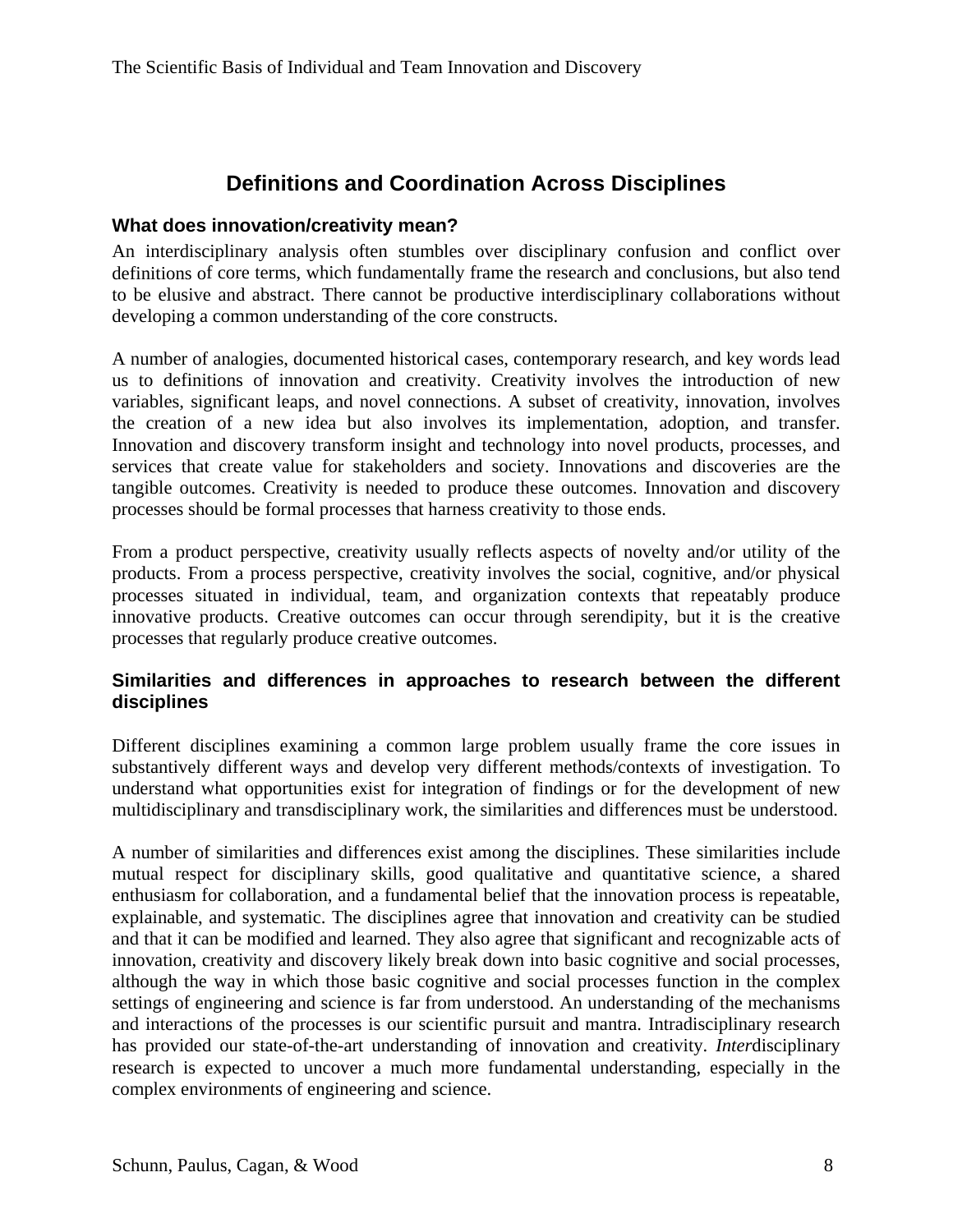<span id="page-8-0"></span>Differences among the disciplines include how problems are formulated and represented, real world versus laboratory experiments, holistic versus precision approaches, approaches that seek understanding versus application, the worth, value, or historical labeling of creativity, and research methodologies. The differences reflect a tension between two different studied situations. The psychology approach of theory-oriented experimentation is contrasted with the more iterative/applied approach of the engineers. On the one hand, there are application-oriented studies that used subjects with high knowledge/skill, complex tasks, and were examining context-specific processes. For example, many studies have examined the impact of different brainstorming/early conceptual design techniques on the creativity of engineering student designs in a classroom project. On the other hand, there are phenomenon-driven studies that used subjects with low knowledge/skill, simple tasks, and examined domain-general processes. For example, there are many studies that have examined the causes of functional fixedness in brainstorming by conducting experimental manipulations on psychology lab subjects trying to generate remote associates, like the word that is associated with each of the words falling, actor, and dust (answer  $=$  star).

These similarities and differences paint an exciting picture for interdisciplinary research in innovation and discovery. The similarities provide a natural foundation for which research can successfully proceed. We do not need to specially train the disciplines to work together. There already exist the prerequisites, overlapping interests, and excitement to proceed. The differences in the disciplines build on this foundation, indicating a high likelihood of potential success. Each research discipline brings its own skill set to bear on the fundamental research problems. Each discipline brings domain knowledge and past results that may be integrated and explored collectively. Each discipline also brings complementary models of innovation and discovery from which new insights may be derived.

## **State of the Art from the Disciplines**

We begin with a brief summary of the state of the art from each discipline, with pointers to workshop presenters whose presentations elaborate each of those points (for copies of the presentations, visit http://www.lrdc.pitt.edu/schunn/innov2006/talks/schedule.htm).[1](#page-8-1)

### **Social Psychology Research on the Science of Discovery and Innovation**

Social psychology has focused on personal, environmental, and social factors that influence creativity and innovation. The main focus of early research was on the impact of personal qualities or experiences on creativity and creative achievements. Although personal factors do appear to be influential, it has become clear that contextual factors also play an important role (Csikszentmihalyi; Sawyer). Some contexts enhance motivation for creativity. For example, research by Amabile and others have shown that a context that allows for a high degree of autonomy is important for innovation. Cesario, Grant, and Higgins showed that motivational styles are also important in reactions to social contexts [12]. One could extrapolate from this research that individuals who are concerned primarily with gains (promotion focus) or losses (prevention focus) may show creativity under very different circumstances. The motivational or

<span id="page-8-1"></span> 1 Participants' names relevant to topics are listed in parenthesis in this section.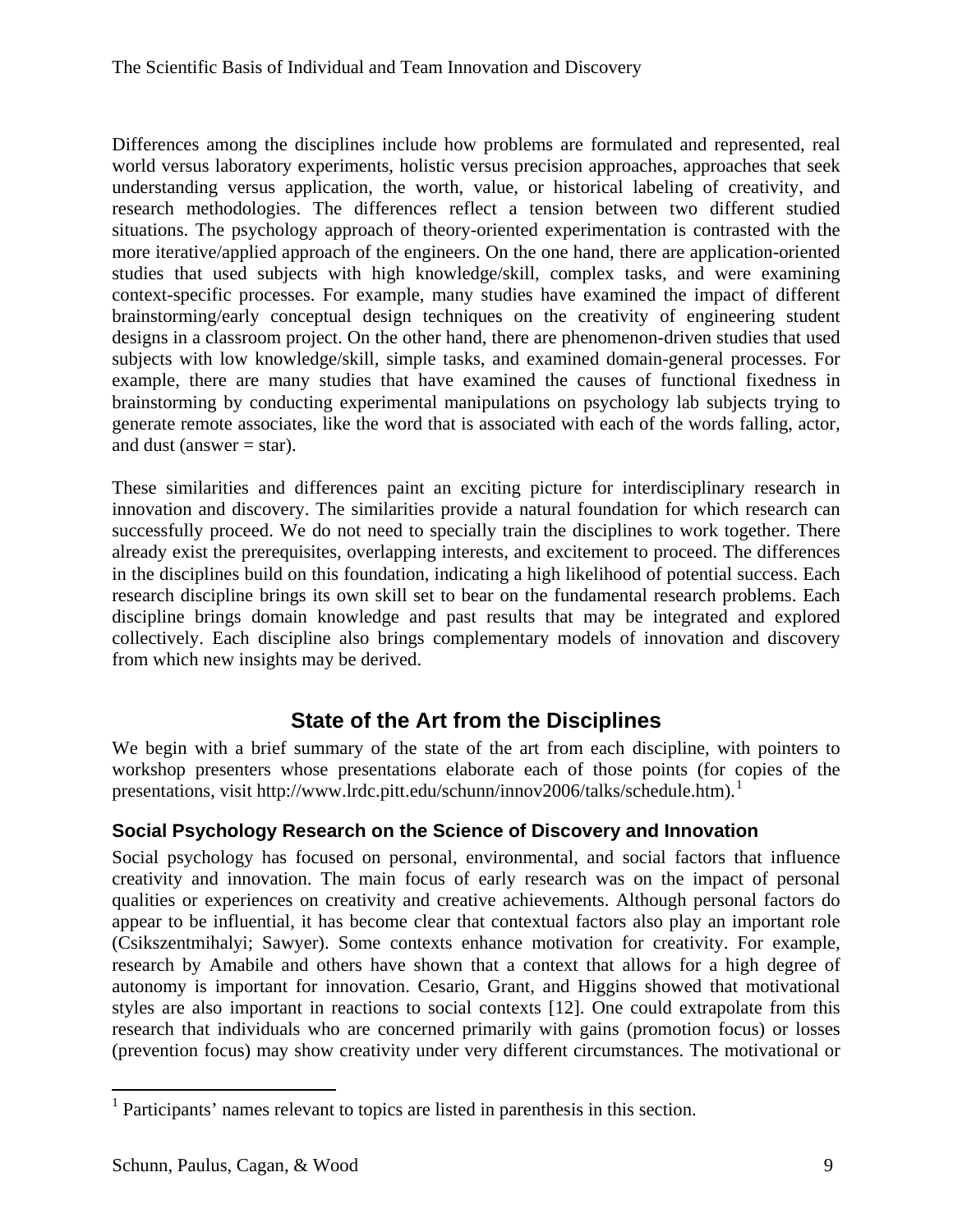self-regulatory focus of scientists and engineers could influence their research strategy and collaboration. Those who are promotion focused will take an eager strategy of moving from the present state to a more advanced state. Promotion regulatory focus would seem to fit best with an innovative phase that involves much divergent thinking and a broad consideration of alternatives. However, when it comes to choosing among many alternative innovative directions for the one to which resources will be committed, a prevention focus may be more appropriate. Prevention focus is a more vigilant strategy that is concerned with avoiding losses or making mistakes. It is important to learn what role these motivations play in the creative and innovative processes of scientists and engineers and how this understanding can help us enhance their success at various stages of the creativity/innovation process.

*Groups Factors*. More than ever the complexity of science requires group efforts as teams of scientists from diverse backgrounds work together to make discoveries and solve problems. Much research has shown that group interaction can be detrimental to the creative and innovative process (Paulus, Brown). Groups may lower motivation, inhibit creative responses, and distract from the deep reflection necessary for scientific discoveries. However, groups that function in an efficient manner and mix reflective periods with appropriate and attentive group interactions can be quite innovative (Brown; Sawyer). The time to be alone or allowing for socially stimulated ideas to incubate is an important part of the innovative process (Brown, Csikszentmihalyi). Trained groups, groups with diverse perspectives, and groups that effectively integrate newcomers are most likely to exhibit a high level of innovation (Levine, Paulus). A critical factor in the cognitive stimulation of creativity in groups is the extent to which ideas from others stimulate the use or combination of unique categories of knowledge (Brown, Paulus).

There are significant gaps in our understanding of the optimal distribution of knowledge and skills in a team. Assuming limits in time for skill and knowledge acquisition, how should expertise be distributed in a team? How much overlap? Is it important to have more than one of a particular knowledge area (for both intellectual and social support) in a team? What types of leadership are required for effective functioning of diverse teams? What about team size? Is there an optimum size for certain stages of investigation or certain fields? It is presumed that groups with diverse knowledge domains/skills will inevitably have a greater chance of innovation than less diverse groups. However, the literature suggests that diversity in groups has positive effects

on innovation only under specific conditions [13]. One important factor is the attitudes team members have toward diversity. Teams with positive attitudes are more likely to show enhanced creativity in diverse groups [14]. Individuals were assessed for their attitude toward working in diverse groups. They generated ideas in groups of three or four. Groups that were ethnically and linguistically diverse and that had a positive attitude toward working in diverse groups generated higher quality ideas (see Fig. 1).

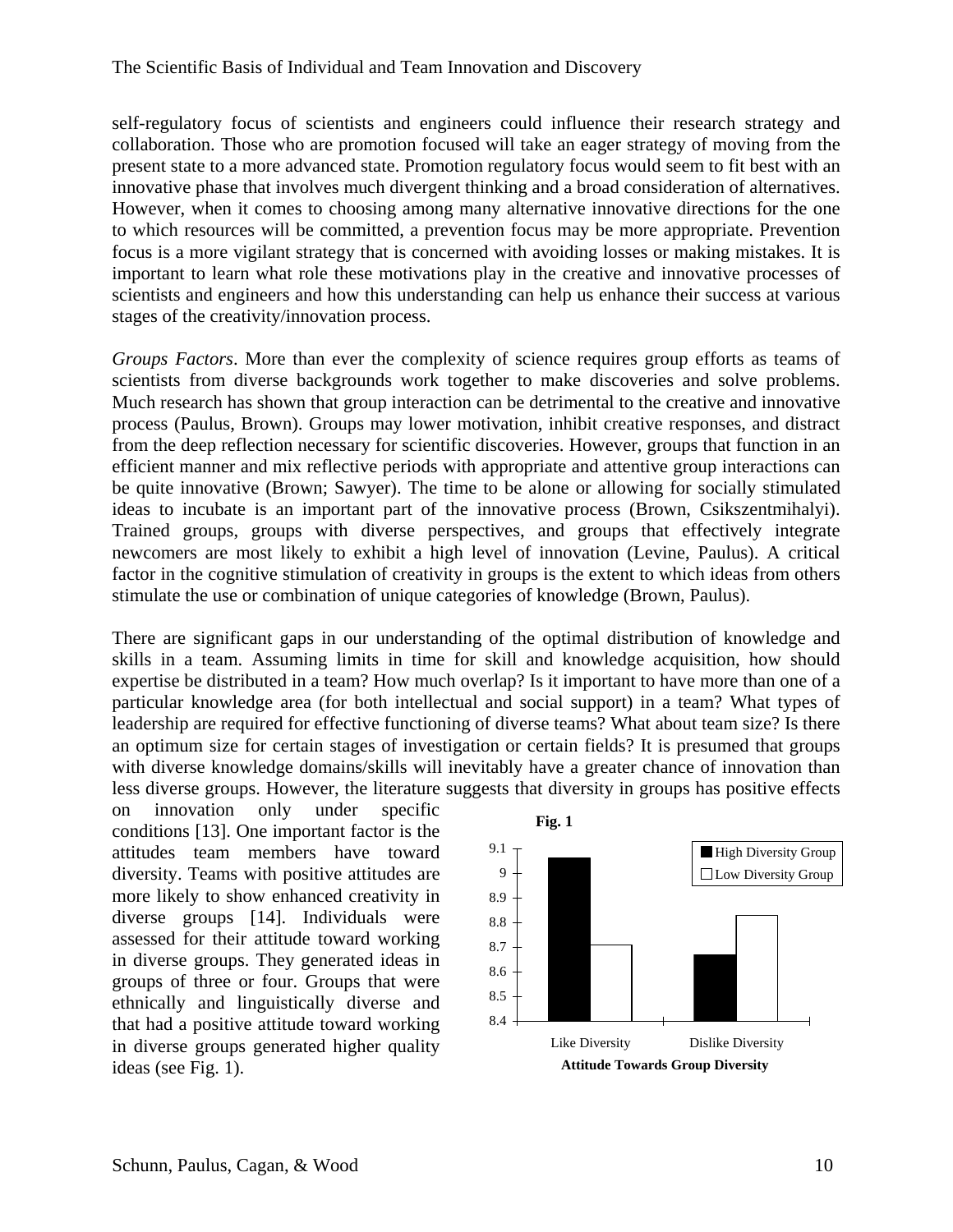<span id="page-10-0"></span>*Organizational Factors*. Even if organizations have creative individuals and groups, there are no guarantees that they will be innovative (Sawyer). Innovative teams or organizations require loose structures, appropriate distribution of expertise, effective communication, and distribution of creative activities throughout the organization (Sawyer). Artificial boundaries in organizations can inhibit knowledge transfer among groups or units. When there is a shared identity among units, there is a greater transfer of innovations (Argote). Kane, Argote and Levine had groups of three with specialized roles produce Origami sailboats. After one trial, one member rotated to a second group. Half of the groups were trained in a somewhat superior production routine and half of the groups were induced to have a common group identity (the two groups were presumed to be in one organization). It was found that knowledge transfer was most likely between the two groups when the rotating member had a shared identity and knowledge of the superior routine. These two factors were also related to enhanced performance of the group. This study suggests that the training or knowledge of new group members and their feelings about the group can have a significant impact on the innovative potential of groups.

#### **Cognitive Science Research on the Science of Discovery and Innovation**

The cognitive science community has studied, in depth, three different cognitive processes that have been shown to play an important role in innovation and discovery.

*Memory* (Markman, Smith, Kotovsky). The human mind stores a vast set of knowledge that is relevant to developing creative and effective solutions in discovery and innovation. Unfortunately, problem solvers frequently get stuck on a particular ineffective solution (either given or selfgenerated), and the presence of the ineffective solution inhibits the retrieval of information related to a more effective solution [15]. For example, physical images in the environment as starting examples related to the blocking solution make the problem worse. Fig. 2 was a starting example given to students asked to design a new inexpensive spill-proof coffee cup with the explicit instructions of not using drinking straws or mouthpieces providing the example increased the likelihood of developing solutions that had straws and leaked [16]. Instituting strategic delays reduce the overall block, reduce the effect of blocking stimuli, and increase the ability of external information consistent with a better solution to help the problem solver.



*Analogy* (Schunn, Markman, Goel, Bradshaw). Often a very novel solution is obtained not directly from retrieving the solution from memory but rather from working by analogy to a solution to a (perhaps distantly) related problem. Similar to the role of memory in creativity, a cognitive difficulty to this mechanism is a retrieval problem: people are much more able to retrieve superficially related situations than situations with an analogical, abstract relationship to the current problem. Interventions can be introduced to change the underlying problem representation to emphasize structural/abstract features, which then improves analogical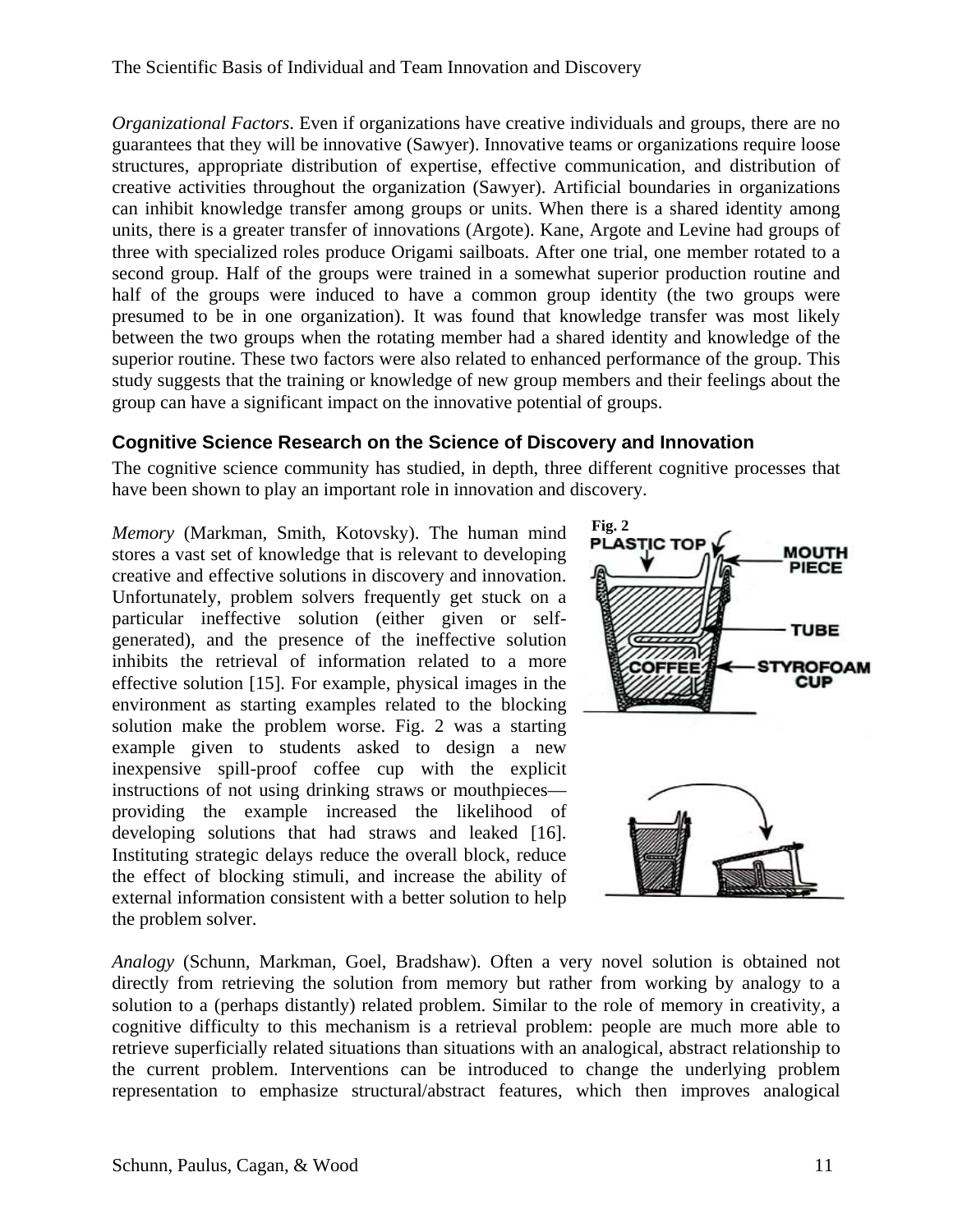retrieval. The external environment also plays an important role in shaping retrieval. For example, Christensen and Schunn studied the design meeting conversations of a highly innovative medical plastic design group and found that this group used a large number of anoglies, both from other medical plastics firms (within-domain) and from many different everyday situations (credit cards, shopping, cars, toilet paper, etc) [17]. But when there were highly detailed physical prototypes in front of the group, they were

<span id="page-11-0"></span>The Scientific Basis of Individual and Team Innovation and Discovery

much less likely to bring up between-domain analogies than when sketches or no design images or objects were in front of the group (see Fig. 3)—consistent with the memory work, concrete images seem to inhibit retrieval of related cases.

*Models* (Nersessian, Bradshaw, Markman, Goel). Innovation and discovery involve creating, sharing, modifying, and integrating a variety of kinds of models of the innovation/discovery situation, and these models strongly shape what kinds of memories and analogies are used, how the science/engineering team functions, and what other kinds of reasoning processes are brought to bear (e.g., verbal vs. visual processes). Some of the models are entirely mental and perhaps implicit, but often they are also situated in a variety of physical forms. For example, a recent analysis of Edison's invention of the light bulb by Gary Bradshaw documents how Edison's fixation on his initial mental model of a self-regulating platinum bulb (as shown in Fig. 4) almost lead to his downfall.

*A note about cognitive neuroscience* (Gray). As of yet, cognitive neuroscience methods have not been the primary contributors to the cognitive science of innovation and discovery. It is important to realize that cognitive neuroscience methods used all by themselves can produce misleading and simply uninformative results because finding out about the location of cognitive activity during discovery or innovation (1) does not by itself say enough about function, and (2) is usually rather vague about exactly what set of cognitions specifically produce the observed brain activities. However, used as a source of converging evidence and as part of a focus on particular psychological processes in discovery and design (rather than discovery or innovation studied holistically), cognitive neuroscience can potentially be an important contributor.

#### **Engineering Research on the Science of Innovation**

There are three clear directions of work in the engineering communities that are moving toward a better understanding of innovation.



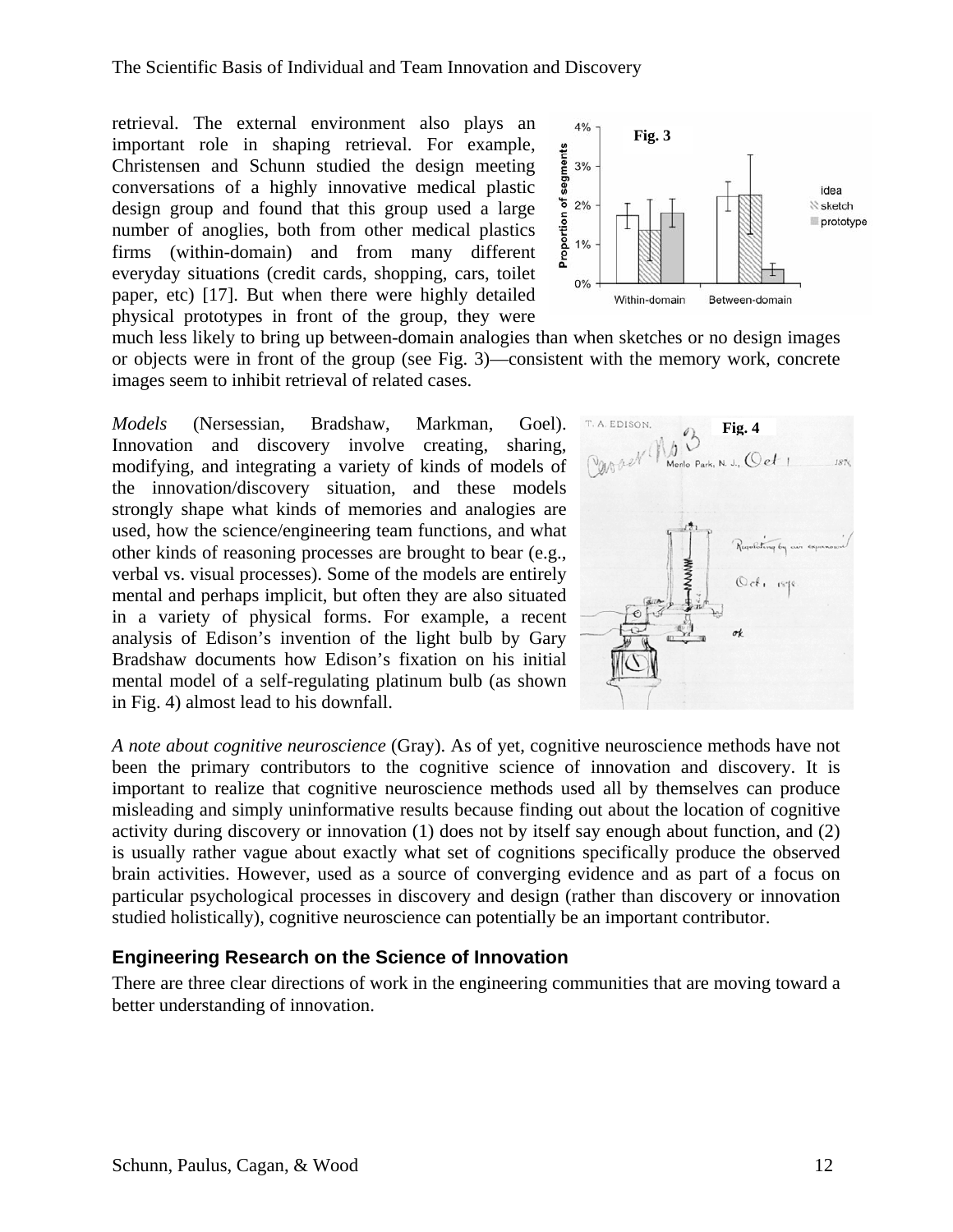*Cognitive modeling*. The first is a collaborative approach to understanding, modeling and using results from the cognition of innovation. Models that incorporate or are influenced by fundamental cognitive mechanisms such as individual problem solving, collaborative cognition in teams, and use of analogy are being developed, applied in practice, and implemented computationally to generate designs based on these methods and to provide an experimental platform to study their effects (Cagan, Wood, and Shah). In support of these models, experimental techniques are being studied and developed regarding their role in the innovation process and as a tool for studying this process (Frey).



For example, Fig. 5 illustrates how cognitive models of innovation can advance our understanding of human creativity while also helping to improve automated design tools [18]. Cognitive-based agents use a functional "chunk" learned from one engineering design (a weighing machine) as a source of innovation for design in a different context (a pressure gauge).

*Human Studies and Teaming*. Studying teams and individuals in activities during the design process leads to deeper understanding of the innovation process. These include formal and scientific experiments and informal observation of the design process. Examples focus on the use of sketching, protocol studies of design activities, using cognitive methods, observation of group structures and performance (Yang, Leifer, Shah, Wood, and Cagan). Results from this work support the work on cognitive modeling and the work on educational pedagogies for innovation.

A study of collaborative design and different media for expressing design concepts exemplifies this work. In a study by Linsey, Artman, and Wood, design teams express solutions to a need-based problem of developing a peanutshelling device for persons living in African village environments (e.g., see fig. 6)[19,20]. The concepts are expressed in textual, graphical, and the combination of both media. In addition, the ideas are exchanged with either a gallery method or by systematically passing the concepts around a circuit of the team members. Across a number of experiments, two particularly important findings emerged: (1) a greater quantity of unique concepts is produced through a combination of graphical



and textual media (see right graph of Fig. 7), and (2) passing the concept between team members added many unique concepts not generated by the teams members working alone (see Fig. 8). Continuing studies in this vein will promote environments and methods for improving the effectiveness and efficiency of innovation from collaborative teams.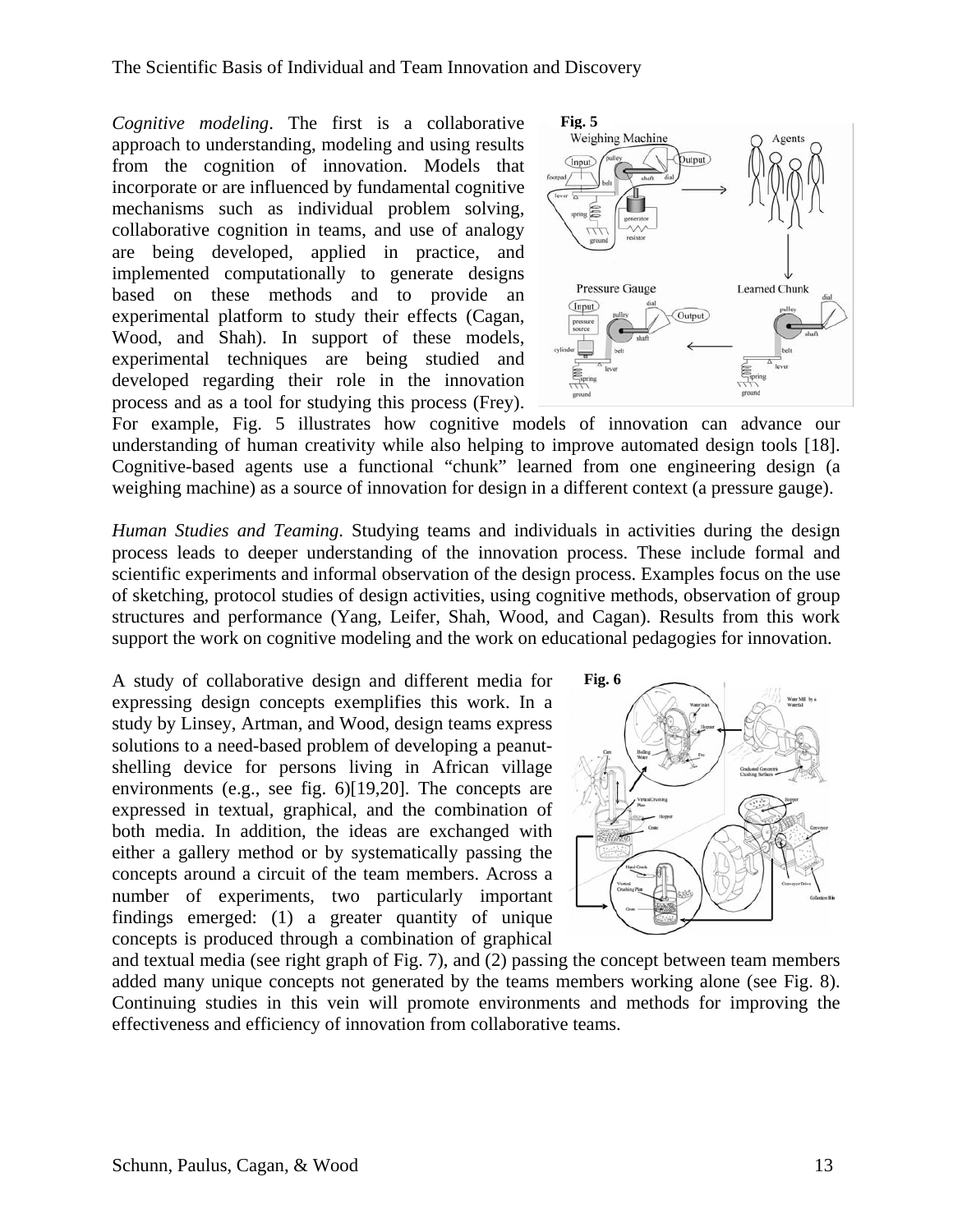<span id="page-13-0"></span>

*Education*. The engineering community has been on the frontier of education in the area of innovation. Schools like Stanford (Leifer), Carnegie Mellon (Cagan), U Michigan (Papalambros), UT Austin (Wood), and others, teach formal methods and processes in innovation, the social aspects of design, user empathy, qualitative user research methods, and other tools critical for education in the innovation process but non-traditional from an engineering point of view. The community has been active in publishing tradebooks and text books in the areas [6, 21-24].

### **Recommendations for the Future**

#### **Strong Potential Areas of Multi, Inter, and Transdisciplinary Collaboration**

We provide an exploration of possibilities, as opposed to a definitive set, or rated set, of potential areas for collaboration. Through this approach, a number of potential areas emerge. Lists of this sort may lead to fringe topics and intractable research problems or methodologies. On the other hand, the list may lead to a number of insights for collaboration between the disciplines.

Overall, the approach for collaboration is to focus on design thinking as the common context to more clearly highlight the actual phases of the creative process. It is clear that at this time a multidisciplinary approach is expected to make significant progress because design thinking involves issues of motivation, problem formulation, evaluation, and phenomenology. Moreover, psychologists tend to focus on the process of working toward a given end state or goal while engineers tend to focus more on the outcome--the creation of end states.

There are rich areas of collaboration among the three disciplines as pairs or as a whole:

• Between engineering and cognition research areas include: effective strategies for goal directed search, the importance of representations and how they change over time, cognitive mechanisms of creativity (including impasses and fixation), understanding analogy, understanding and development of methods and tools to enhance creativity, ontologies (e.g., for functional reasoning) to enable better communication and simulation. For example, Olson and Cagan showed that in the context of an optimization-based design of a manufacturing process plan using teams of agents, collaborating teams for outperformed separable (each agent building off the other but not working together as a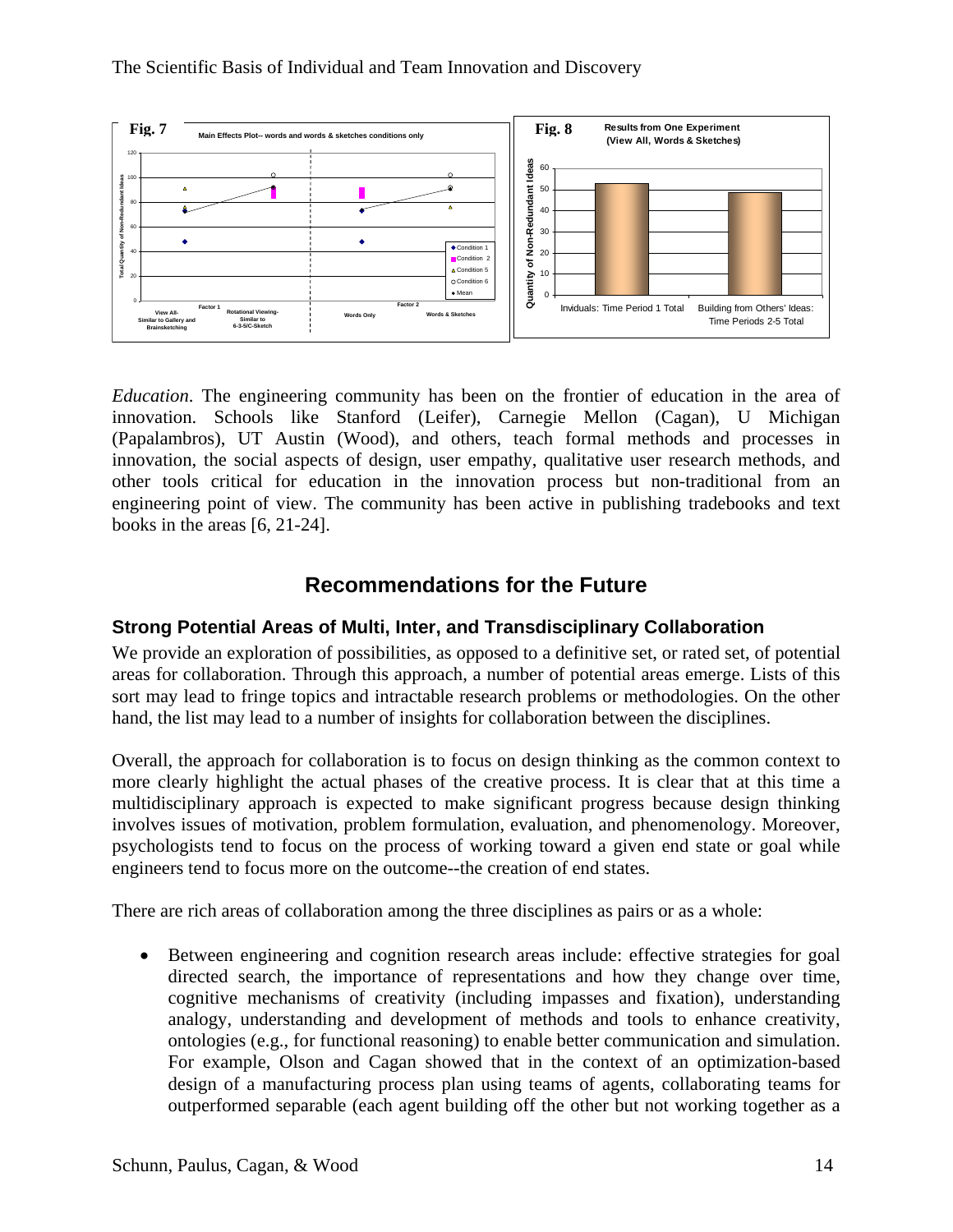team) agents in terms of solution time, solution quality, and ability to explore the design space (see Fig. 9) [25].

Between social and cognitive science research areas include: group mental models, cognition as a distributed activity ("group mind"), the synergy



between individuals and team to improve performance. In particular, group interaction in groups with diverse knowledge structures should prime or stimulate unique combinations of ideas. However, it may be important for individuals to have some solitary time immediately after group interaction to continue to process the exchanged information and generate additional ideas. In a computational simulation of a semantic network model of group ideation, Brown demonstrated that the best sequence for idea generation may be to follow group ideation with a solitary ideation session.

• Between engineering and social science research areas include: studies of engineering teams, ways to build design teams that work more effectively, the creation of new ethnographic techniques, and the impact of disciplinary cultures on creative design. Shah and Smith propose a basic model [26], shown in Fig. 10. In this model, the goal is to combine the strength of the disciplines in laboratory experiments vs. design engineering experiments. Fundamental innovation components and interactions are hypothesized, or observed, and tested within the separate disciplinary approaches. These components and interactions are then correlated to form working models. Initial results of this model are promising, yet challenging. Great potential exists to identify the fundamental components and interactions, where the alignment and collaborative spirit of the disciplines are the catalysts.



The three disciplines as an integrated whole can focus on the area of "group cognition". Historically, the study of groups has been the domain of social rather than cognitive psychologists. Recently, progress has been made to show that many of the basic theoretical pieces of individual cognition can be applied to complex group setting [27]. But there remains emergent processes by which the group is more than just the sum of the parts, and these emergent processes involve a rich interplay of cognitive and social/motivational factors: real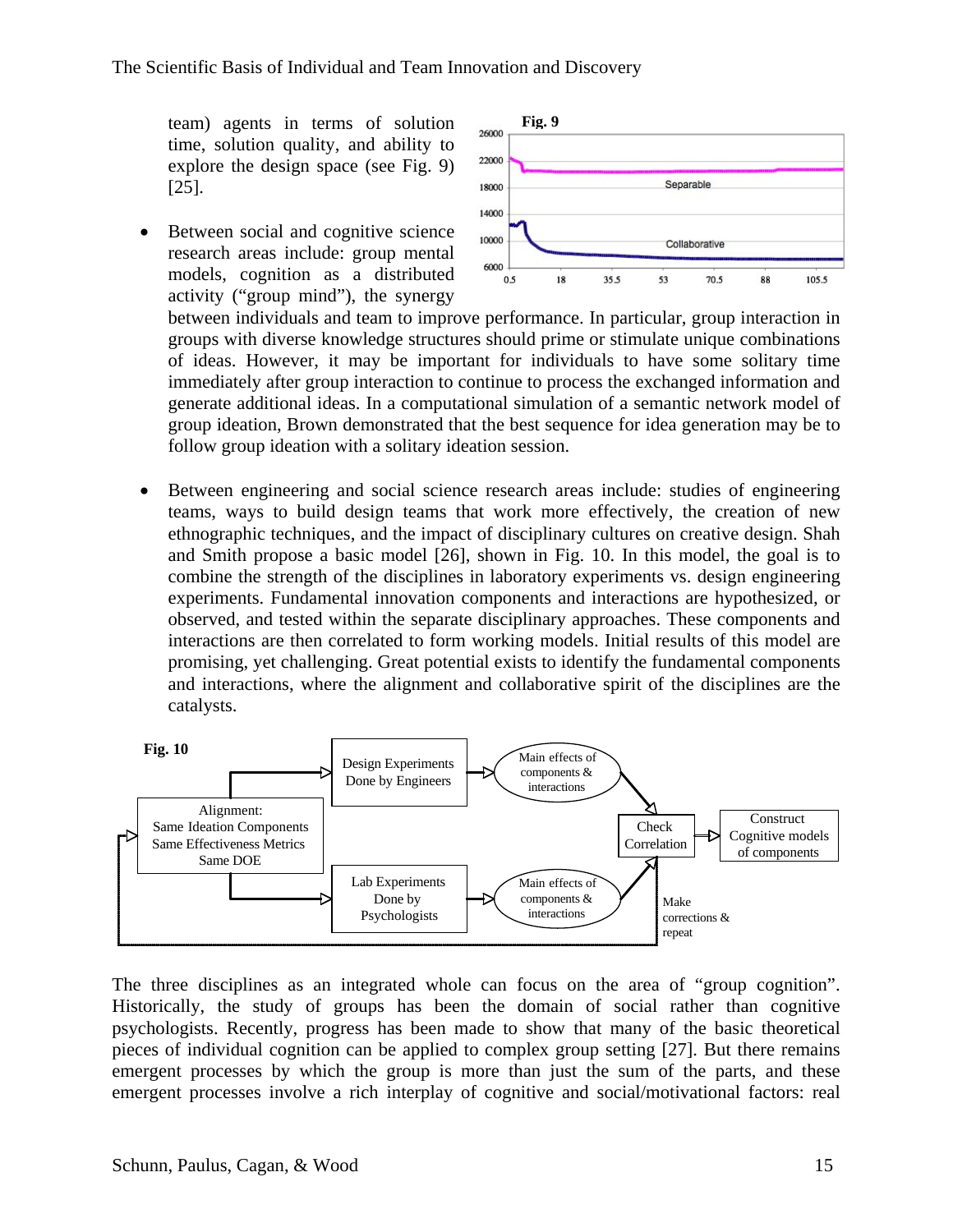<span id="page-15-0"></span>research and design teams are typically (1) horizontally integrated such that cross-disciplinary communication and cultural practices are important, (2) vertically integrated such that apprenticeship and identity are evolving throughout the project, and (3) in contexts that are evolving such that the team must be aware of its performance and be able to adapt its processes to meet the changing context. In the lab setting, psychologists can choose to act as if these complexities are absent; it is the collaboration with engineering that brings to the forefront the complexity of the situation. Multi-level models and simulations of these processes will be needed to fully understand the interactions and effects at different time scales of examination.

#### **The Future**

In time, it is possible that the nature of research may change both in the directions of studying the process (e.g., science) and studying the way innovative design takes place. However, first and foremost, we may have to learn how to work together in an effective interdisciplinary manner.

There are several opportunities to promote and support research in this area: the support of interdisciplinary centers to study innovation/creativity; open solicitations in the science of innovation/creativity, graduate training grants (e.g., in engineering design), interdisciplinary conferences. Separate interdisciplinary panels should be created, rather than attempting to review or co-review this kind of interdisciplinary work within the traditional disciplinary panels.

With such support, we can expect the following changes. In the first five years, there will be an increase in our ability to collaborate effectively and investigate the key issues. Funding and publication opportunities will be very important for growth, so within the next five years, the rewards for this type of interdisciplinary approach must continue to grow. In 10 years, there should be some significant impact on education, the economy and the actual design processes. There may be some national centers for innovation research. In 20 years, there will be new perspectives on how we can more effectively study creativity and innovation using a solid scientific and multidisciplinary approach. At that point, there will be a sophisticated community of scholars and practitioners communicating with one another regularly about this research. Today is the starting point for this journey; the pathways are sure to be filled with excitement, dead-ends, and unpredictable breakthroughs; and the effects on our culture, society, and world economy, we are sure, will be dramatic.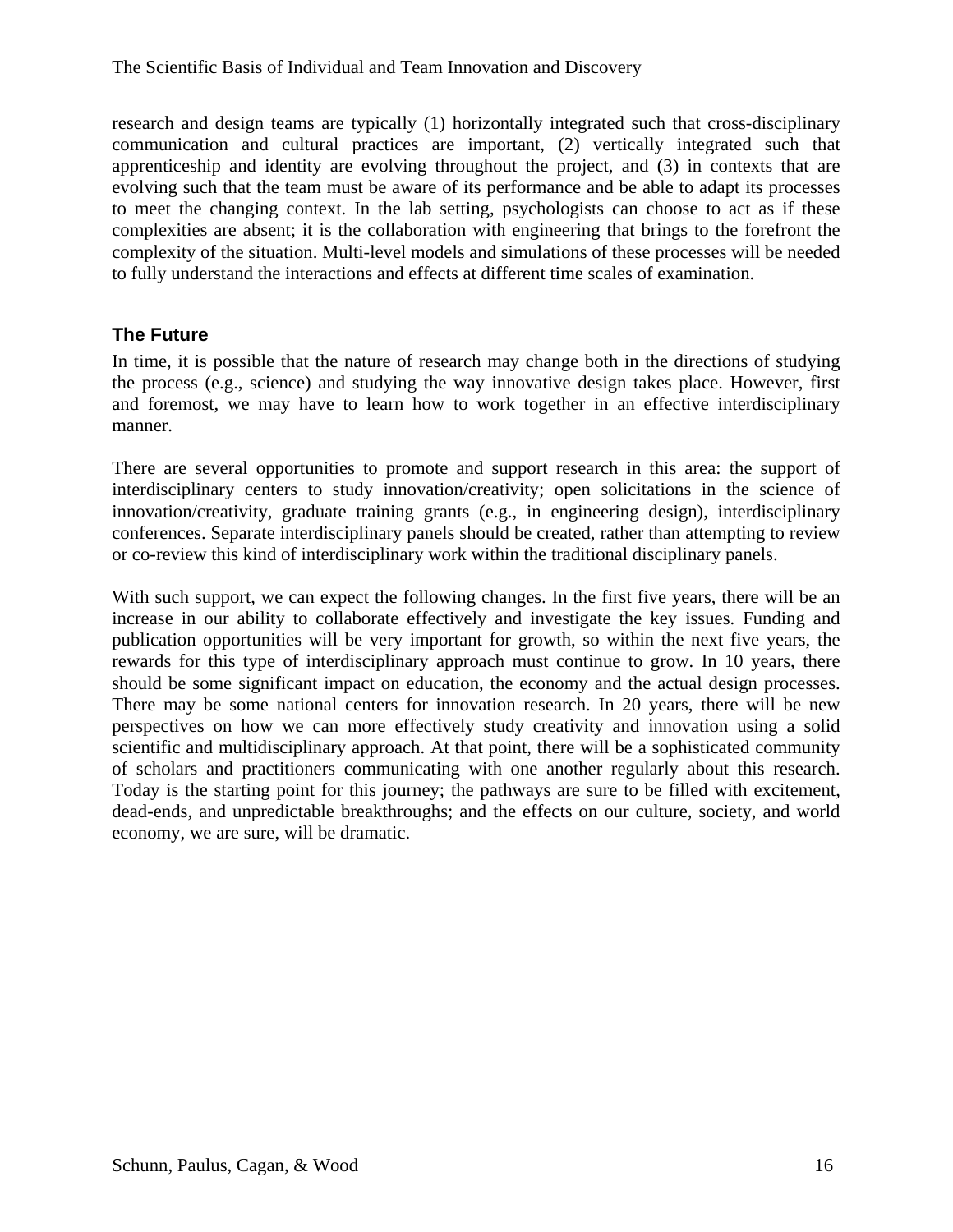### **References**

- <span id="page-16-0"></span>[1] *Assessing the Capacity of the U.S. Engineering Research Enterprise*. [http://www.nae.edu/nae/engecocom.nsf/weblinks/MKEZ-68HQMA?OpenDocument]
- [2] *Engineering in the K-12 Classroom. An Analysis of Current Practices & Guidelines for the Future* [http://www.engineeringk12.org/educators/taking\_a\_closer\_look/ documents/Engineering in the K-12 Classroom.pdf
- [3] Fagerberg, J., Mowery, D., & Nelson, R. (2004). *The Oxford Handbook of Innovation*. Oxford: Oxford University Press.
- [4] Shavinina, L. V., ed. (2003). *The International Handbook of Innovation*. Elsevier Science.
- [5] Ozgur, E. (2004). *Effective Inquiry for Innovative Engineering*. Academic Press.
- [6] Ulrich, K. T., & Eppinger, S. D. (2004). *Product Design and Development, 3rd Ed*. New York: McGraw-Hill.
- [7] National Research Council. (1991). *Improving Engineering Design: Competitive Advantage*. Washington, DC: National Academy Press.
- [8] Bilén, S. G., Devon, R., & Okudan, G. E. (2002). Core methods in teaching global product development. *ICEE 2002*, Manchester, 22 August.
- [9] Horvath, I. (2004). A treatise on order in engineering design. *Engineering Design*, 15, 155-181.
- [10] Adams, R.S., Turns, J., Newman, J., & Atman, C. (2004). *An Engineering Education*. Unpublished manuscript, University of Washington.
- [11] Blessing, L. (2002). What is this thing called design research? *International CIRP Design Seminar*, Hong Kong, 16-18 May.
- [12] Cesario, J., Grant, H., & Higgins, E. T. (2004). Regulatory fit and persuasion: Transfer from feeling right. *Journal of Personality and Social Psychology, 86*, 388-404.
- [13] Mannix, E. & Neale, M.A. (2005). What difference makes a difference? The promise and reality of diverse teams in organizations. *Psychological Science in the Public Interest, 6*, 31-55.
- [14] Nakui, T. & Paulus, P. B. (2006). Effects of diversity and attitude toward diverse groups on perception and performance. Unpublished manuscript, University of Texas at Arlington.
- [15] Smith, S. M., & Tindell, D. R. (1997). Memory blocks in word fragment completion caused by involuntary retrieval of orthographically related primes. *Journal of Experimental Psychology. Learning, Memory, and Cognition, 23*(2), 355-370.
- [16] Jansson, D. G., & Smith, S. (1991). Design Fixation. *Design Studies, 12*(1), 3-11.
- [17] Christensen, B. T., & Schunn, C. D. (in press). The relationship of analogical distance to analogical function and pre-inventive structure: The case of engineering design. *Memory & Cognition*
- [18] Moss, J., Cagan, J., & Kotovsky, K. (2004). Learning from design experience in an agent-based design system. *Research in Engineering Design*, 15(2), 77-92.
- [19] Linsey, J., Green, M., Murphy, J., & Wood, K. L. (2005). Collaborating to Success: An Experimental Study of Group Idea Generation Techniques, *ASME Design Theory and Methodology Conference*, Long Beach, CA, September 24-28, DETC2005-85351.